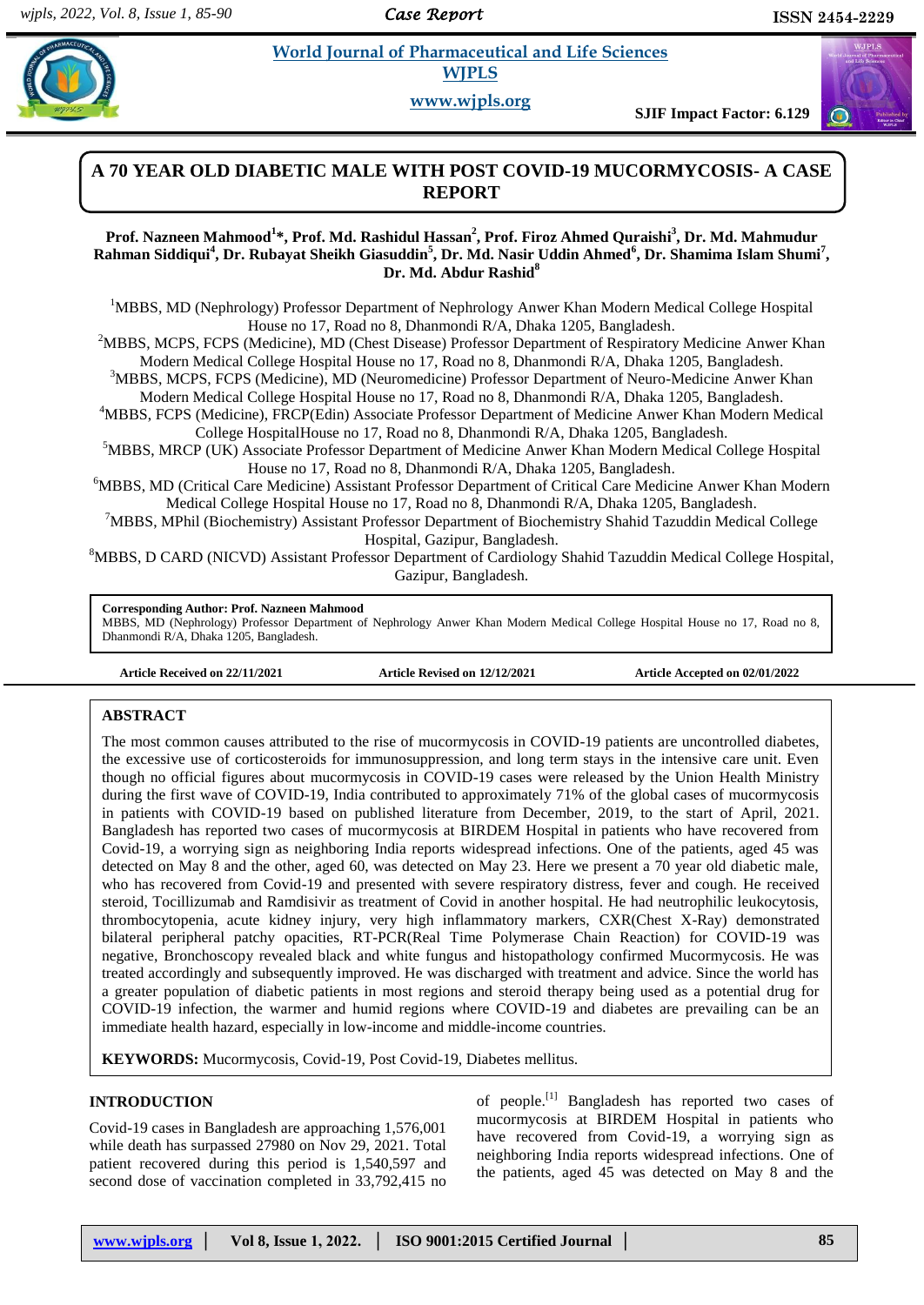other, aged 60, was detected on May  $23^2$ . Covid-19 patients, those who are diabetic, take steroids, have cancer or transplanted organs, and other comorbidities are susceptible to an infection, they added.<sup>[2]</sup>

# **CASE REPORT**

Mr. X, 70 year of age, male patient hailing from Nikunjo, Khilkhet, Dhaka, Bangladesh got admitted to Anwer Khan Modern Medical College Hospital(AKMMCH) Non Covid Intensive Care Unit (ICU) on 8.10.21 at 12.40 AM with the complaints of severe respiratory distress, fever and cough. On query patient's attendance state that, he has been suffering from fever and cough from 19.8.21. He was Covid-19 positive 21.8.21 and negative on 7.9.21. He was admitted to ICU of another hospital from 20.8.21 to 7.10.21, During his stay in that hospital he developed acute kidney injury (AKI) and started hemodialysis on 25.8.21. After receiving several sessions of (8-9 sessions) hemodialysis (Sustained low efficacy dialysis), his renal function improved. He was intubated on 3.9.21 due to Type 2 Respiratory Failure and tracheostomy done on 22.9.21. Patient received Methyle-prednisolone, Ramdisivir, Tocillizumab on 21.8.21 for Covid-19 in that hospital.

As patient's condition gradually deteriorated patient's relative shifted the patient to non Covid ICU (Intensive Care Unit) of AKMMCH on 8.10.21 after getting DORB (Dis-charged on risk bond) from that hospital. Patient was discharged on tracheostomy tube, MV(Minute ventilation) Day 16, Mode- PCMV(Pressure controlled mandatory ventilation),  $FiO<sub>2</sub>(Percentage of oxygen in the$ air mixture) 40-60%, RR(Respiratory rate) 20 breaths/min, PEEP(Positive end expiratory pressure) 5, PIP(Peak inspiratory pressure) 40, Blood Pressure(BP)- 110/70, HR(Heart rate)- 75 beats/min, RR(Respiratory rate) 24 breaths/min, SPO2(Oxygen saturation) 95%, Temperature(Temp)  $98^{\circ}$ F.

On admission to AKMMCH, his pulse was 112/min, BP 140/80 mm of Hg, Temp  $98^{\circ}$  F, Respiratory rate 20 breaths/min, SPO2 96%, Random Blood Sugar(RBS) 7.2 mmol/L, P<sup>H</sup> 7.3, Partial pressure of Carbon di oxide( $PCO<sub>2</sub>$ ) 57.3 mm of Hg, Partial pressure of Oxygen(PO<sub>2</sub>) 76 mm of Hg, Hematocrit (Hct) 29.6, Bicarbonate( $HCO<sub>3</sub>$ ) 28.7mmol/L. Patient could not tolerate SIMV (Synchronized intermittent mandatory ventilation) trial on MV, due to repetitive Carbon di  $oxide(CO<sub>2</sub>)$ retention, he was well maintained in controlled mode without sedative and paralytic agents.

On 8.10.21 patient's investigations revealed, Complete blood count (CBC) Hemoglobin (Hb%)- 10.10gm%, Erythrocyte Sedimentation Rate(ESR) 19mm in  $1<sup>st</sup>$  Hour, Total count of White Blood Cell(WBC)-  $10x10^9$ U/L(Neutrophil- 78%, Lymphocyte- 16%), Total count of Red Blood Cell(RBC)- 4.07x10<sup>12</sup> U/L, Total Platelet count  $215x10^9$  U/L, Mean corpuscular hemoglobin (MCH)-25pg/U, S. Creatinine 1.8mg/dl, B. Urea 78mg/dl, S. Uric Acid 4.3mg/dl, S. Calcium 9.6mg/dl, S.

Phosphate 1.0mg/dl, Serum glutamic pyruvic transaminase(SGPT) 21U/L, S. Electrolytes- Sodium-143mmol/L, Pottasium-4.1mmol/L, Chloride-101mmol/L, Bicarbonate-26mmol/L, S. Albumin-36g/L, D Dimmer 0.17mcg/mL, S. Lactate 1.68mmol/L, Creactive protein (CRP) 25.8mg/L, Procalcitonin(PCT) 0.6ng/ml, Interleukin-6 (IL-6)- 31.7pg/ml, S. Ferritin 906.4ng/ml, Pro- B type Natriuretic Peptide(Pro-BNP) 6043pg/ml, Albumin creatinine ratio(ACR) 2700mg/g, HbA1c 7%, Troponin-I 33.45pg/ml, Routine Examination of Urine(Urine R/E) Albumin++, Pus cell 6-8mm<sup>3</sup>, Red Blood Cell(RBC)-Plenty, Activated partial thromboplastin time(APTT) 49 sec(Control 28 sec), Prothrombin time(PT) 15.8 sec(Control 12 sec), International normalized ratio(INR) 1.29, Highresolution computed tomography(HRCT) Chest-Bilateral Pneumonia.

During ICU stay patient received stem cell therapy on 12.10.21 and 17.10.21. On 15.10.21, he developed fever, reduced urine output, bleeding from suction of tracheal tube and patient was deteroriated. His Platelet count reduced to  $115x10<sup>9</sup>$  U/L and S. Creatinine increased to 4.2mg/dl and B. Urea 91mg/dl. IT Tube C/S (Culture and sensitivity) – Growth of Klebsiella pneumonea, Tracheal aspirate C/S- Growth of Pseudomonous aeroginosa, Nasal swab C/S- Escherichia Coli(E. Coli). Blood C/S and Urine C/S reveals no growth. All his drugs were adjusted according to estimated Glomerular filtration rate (GFR). Broncho-alveolar lavage (BAL)- Ziehl Neelsen(ZN) stain-Acid-Fast Bacilli(AFB) not found. On 17.10.21 Bronchoscopy done and revealed black and white fungus and biopsy taken, Histopathology-Mucormycosis confirmed and Amphotericin B and Anidulafungin (with renal dose adjustment) added and continue for 14 days. After 14 days Bronchoscopy done again and only white fungus found.

We adjusted different antibiotics according to C/S reports. 3 units of Packed cell transfusion given. He developed yellowish dis-coloration of skin, sclera and mucous membrane on 18.10.21. He was Anti HBc (Hepatitis B core antigen) Total positive and S. bilirubin was 1.8mg/dl, 24 hours Halter monitoring revealed Atrial fibrillation, Vitamin D level was 14ng/ml. And he was treated accordingly. He was then shifted to cabin and was discharged on 18.11.21 with supportive treatment, tracheostomy tube, oxygen saturation was maintained in room air and was advised to take support from portable ventilator in PCV and SIMV mode alternatively, whenever needed.

# **Operational Definition**

**SIMV:** Synchronized intermittent mandatory ventilation is a type of volume control mode of ventilation. With this mode, the ventilator will deliver a mandatory (Set) number of breaths with set volume while at the same time allowing spontaneous breaths.<sup>[3]</sup>

**MV:** Minute ventilation (or respiratory minute volume or minute volume) is the volume of gas inhaled (inhaled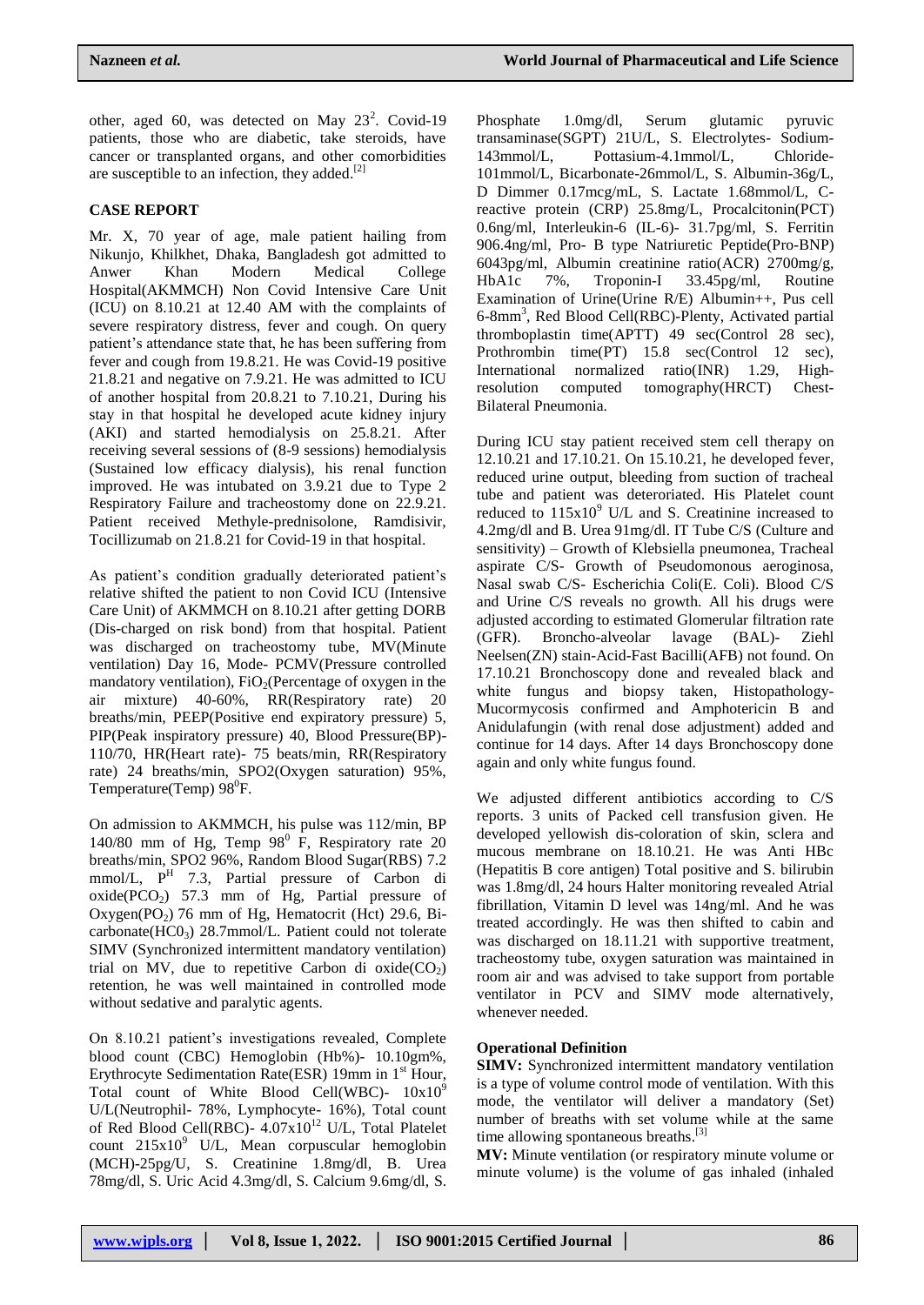minute volume) or exhaled (exhaled minute volume) from a person's lungs per minute. It is an important parameter in respiratory medicine due to its relationship with blood carbon dioxide levels.<sup>[4]</sup>

**PCMV:** Pressure control mandatory ventilation (CMV) is a mode of mechanical ventilation in which breaths are delivered based on set variables. Still used in the operating room, in previous nomenclature CMV referred to controlled mechanical ventilation. [5]

PCV: Pressure control ventilation, the ventilator generates the present pressure during present inspiratory time at the present respiratory rate. The pressure is constant during the inspiratory time and the flow is decelerating.<sup>[6]</sup>

**PEEP:** Positive end expiratory pressure is a pressure applied by the ventilator at the end of each breath to ensure that the alveoli are not so prone to collapse. This 'recruits' the closed alveoli in the sick lung and improves oxygenation. So PEEP reduces trauma to the alveoli.<sup>[7]</sup>

**PIP:** Peak inspiratory pressure is the highest level of pressure applied to the lungs during inhalation. In mechanical ventilation the number reflects a positive pressure in centimeters of water pressure (cm  $H_2O$ ).<sup>[8]</sup>

**FiO2:** Percentage of oxygen in the air mixture that is delivered to the patient.

**Flow:** Speed in liters per minute at which the ventilator delivers breaths.

**Compliance:** Change in volume divided by change in posture. [9]

# **DISCUSSION**

The incidence of mucormycosis has risen more rapidly during the second wave compared with the first wave of COVID-19 in India, with at least 14872 cases as of May 28, 2021. The state of Gujarat alone contributed to the highest number of cases, with at least 3726 cases of mucormycosis in patients with active and recovered COVID-19, followed by the state of Maharashtra. Since the communication from the Health Minister of Maharashtra on May 19, 2021, there have been 90 deaths attributable to mucormycosis. Other states such as Rajasthan, Andhra Pradesh, Karnataka, Haryana, Madhya Pradesh, Uttarakhand, and Delhi have also shown a steady rise in the number of mucormycosis cases and deaths related to it; with multiple states already having declared it as an epidemic and a notifiable disease to the national health authorities. [10]

The Indian Council of Medical Research released guidelines for the screening, diagnosis, and management of mucormycosis in patients with COVID-19. $^{[11]}$  The most common causes attributed to the rise of mucormycosis in COVID-19 patients are uncontrolled diabetes, the excessive use of corticosteroids for immunosuppression, and long term stays in the intensive care unit. Even though no official figures about mucormycosis in COVID-19 cases were released by the Union Health Ministry during the first wave of COVID-19, India contributed to approximately 71% of the global cases of mucormycosis in patients with COVID-19 based

on published literature from December, 2019, to the start of April, 2021. [12]

Bangladesh has reported two cases of mucormycosis at BIRDEM Hospital in patients who have recovered from Covid-19, a worrying sign as neighboring India reports widespread infections. One of the patients, aged 45 was detected on May 8 and the other, aged 60, was detected on May  $23^2$ . Covid-19 patients, those who are diabetic, take steroids, have cancer or transplanted organs, and other comorbidities are susceptible to an infection, they added. [2]

Here we present a 70 year old diabetic male, who has recovered from Covid-19 and presented with severe respiratory distress, fever and cough. He received steroid, Tocillizumab and Ramdisivir as treatment of Covid in another hospital. He had neutrophilic leukocytosis, thrombocytopenia, acute kidney injury, very high inflammatory markers, CXR(Chest X-Ray) demonstrated bilateral peripheral patchy opacities, RT-PCR(Real Time Polymerase Chain Reaction) for COVID-19 was negative, Bronchoscopy revealed black and white fungus and histopathology confirmed Mucormycosis. He was treated accordingly and subsequently improved.

### **What is Mucormycosis and how does it transmit? Clinical Forms of mucormycosis**

Mucorales fungi are seen as aseptate hyphae, with some 11 genera and 27 species are known to cause human infection. Mucormycosis belongs to class Phycomycetes which is subdivided into genera Absidia, Rhizopus, and  $Mucor.$ <sup>[13,14]</sup>

# **Transmission of the Disease**

Mucormycosis is caused by the fungus mucor that requires a wet surface to adhere, therefore, a humid environment is an ideal condition for it to prevail.<sup>[15]</sup> It could transmit through the hospital bed linen, unsterilized oxygen pipes, and hospital ventilators.<sup>15</sup> Mucormycosis infection targets immune-compromised patients, low levels of neutrophils, cancer patients, organ transplants, and patients who underwent stem cell transplants.[16] Steroids are used for the treatment of COVID-19 infections while heavy steroid use induces immunosuppression can potentially increase chances of opportunistic infection of which is mucormycosis.[16] The spores are commonly found in organic matter particularly food, soil, and plants which require humidity to grow.<sup>[16]</sup> The inhaled spore forms hyphae that invade the para-nasal sinuses, extending further through anatomical sites within the skull causing rhino-orbital or rhino-cerebral infection. COVID-19 patients are highly susceptible to develop opportunistic mucormycosis, due to weakened immune systems by decreased levels of  $CD4+T$  and  $CD8+T$  cells.<sup>[16,17]</sup> Other factors that increase the vulnerability of COVID-19 patients include prolonging hospital stay, iatrogenic corticosteroid therapy with uncontrollable diabetes mellites, and diabetic ketoacidosis.13 and pulmonary infections.<sup>[18]</sup> In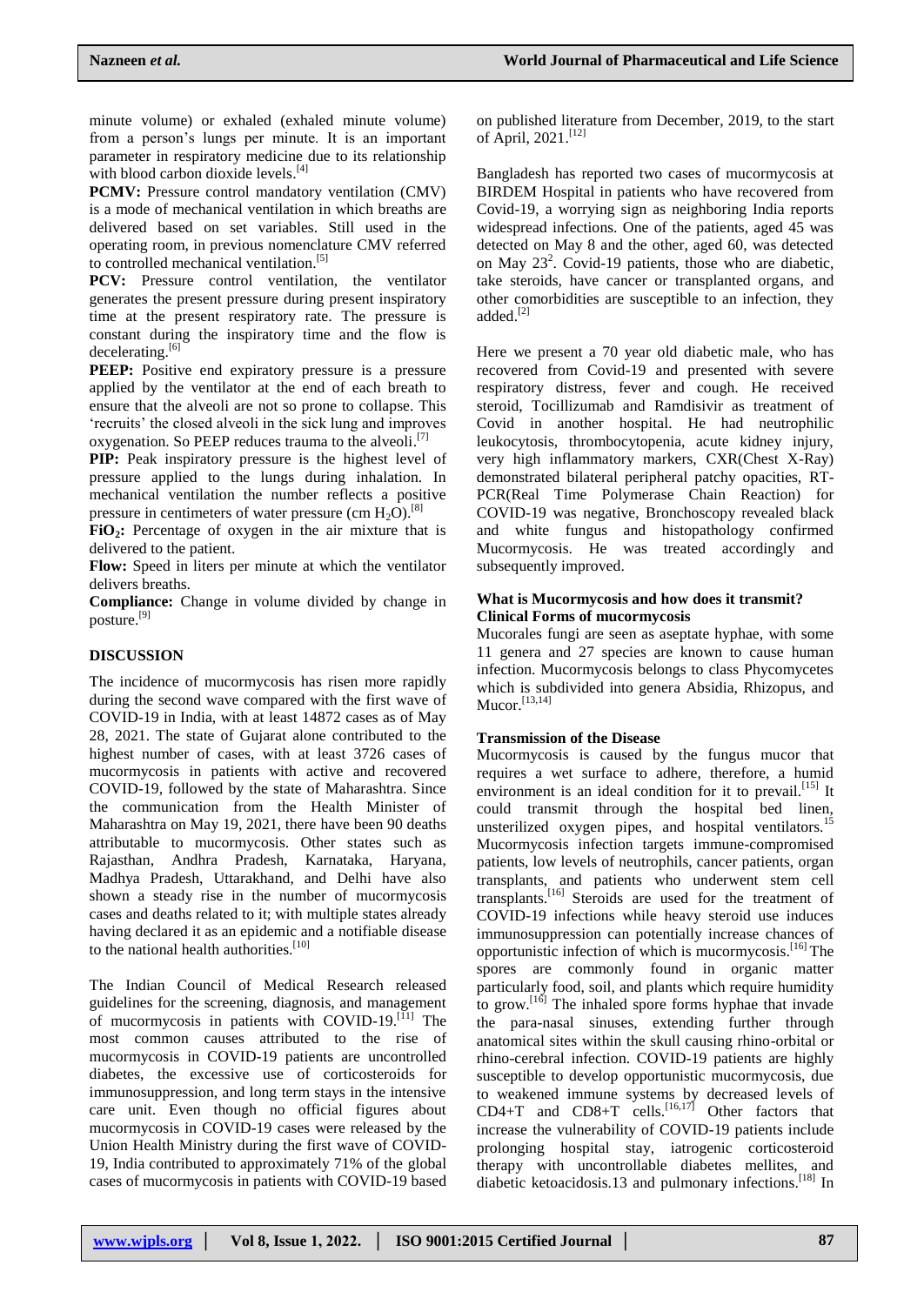India, the usual time to fumigate ICU is around 14 days, however, due to COVID-19, complete fumigation remains a challenge at large.<sup>[19]</sup>

#### **Symptoms of Mucormycosis**

Indian Council of Medical Research (ICMR) has released signs and symptoms of mucormycosis that may include pain and redness around the eyes and nose, cough, fever, headache, disorientation, dyspnea, hematemesis, sinusitis, toothache, facial pain and numbness, hemoptysis, blackish discharge from nose and visual disturbances including unspecified vision loss.[20] ICMR has given strict instructions that any patient experiencing the mentioned symptoms must immediately seek the medical attention.

Prakash and Chakrabarti (2021) discussed the anatomical localization of mucormycosis with rhino-orbital-cerebral (ROCM) commonest area, followed by cutaneous, pulmonary, renal, gastrointestinal, disseminated, breast, ear, spine, heart, and bone.<sup>[21]</sup> In a study conducted by Pagano et al. (1997) through eighteen hematology departments, fever, thoracic pain, cough, and shortness of breath were the main symptoms presented in the patient, while 89% of the patients were neutropenic at the time of onset.<sup>[14]</sup> Talmi et al. (2002) found bloody nasal discharge and black nasal eschar as a sign of the infection, meanwhile, malaise was seen as the most common symptom in 89% of the cases.<sup>[22]</sup>

#### **Mucormycosis in Pre-Covid-19 and During Covid-19**

In the Pre-COVID-19 era, Prakash et al. (2019) discussed hematological malignancies to be the foremost global indicator for mucormycosis infection, while, diabetes mellitus was the forerunner reason the cases in India.<sup>23</sup> Other comorbid conditions involve skin trauma, human immunodeficiency virus, peritoneal dialysis, iron overload, deferoxamine therapy, illicit drug infusion, and voriconazole therapy.<sup>[21]</sup> Pagano et al.  $(1997)$  found the lungs to be the most affected site for the infection, followed by chronic nerve compression, sinus, liver, kidney, heart, orbital space, and large intestine.<sup>[14]</sup> However, currently in the mucormycosis epidemic in India, orbital space is the common site of infection followed by other organs.

## **Prognosis and Outcomes Outcome of Infection**

In the study conducted by Pagano et al. (1997), the outcome of the infection resulted in thirty patients dying within 3 months of the treatment, out of which, 28 died due to mucormycosis.<sup>[14]</sup> Talmi et al.  $(2002)$  discussed the orbital compromise exhibits the advancement of the fungal infection into cranial fossa leading to the option of orbital exenteration, however, this may lead to mutilation and irreversible loss of vision.<sup>[22]</sup>

### **Prognostic Factors**

Pagano et al. (1997) found Phycomycetes to be resistant to triazoles and nystatin.  $[14]$  Pagano et al. (1997) found the increase in neutrophils after post-chemotherapy aplasia and amphotericin B treatment was closely associated with the prognosis from the infection. $^{[9]}$ However, oral antimycotic prophylaxis failed to prevent  $mu$ controlling the environmental exposure to neutropenic patients showed positive outcomes in restricting the development of filamentous fungal infection. Isavuconazole is a new antifungal remedy for the treatment of mucormycosis, which was unavailable in India in 2018, but recently introduced in India, therefore, it lacks research on the efficacy in longterm, however, during the limited timeframe, it has shown efficacy as compared to amphotericin  $B$ .<sup>[23]</sup> Talmi et al. (2002) noted palatal involvement in the patients with poor prognosis. Talmi et al. (2002) discussed the use of granulocyte colony-stimulating factor (G-CSF) in neutropenic patients to hold value.<sup>[22]</sup>

#### **Mortality Rate**

Before COVID-19 the mortality rate from mucormycosis in India was 46.7%, where, the mortality rate in North India was higher compared to South India.<sup>[23]</sup> Prakash and Chakrabarti (2021) discussed that the mortality rate in the clinical presentation of mucormycosis is 64-97% in patients with gastrointestinal comorbidity, 61-77% in pulmonary, 62-79% in disseminated, 31-49% in ROCM,  $23-57\%$  in cutaneous cases.<sup>[21]</sup>

#### **Incidence and Prevalence of Mucormycosis**

There is a rise in mucormycosis cases globally, the rate of infection is further higher in developing countries including India.<sup>[24]</sup> Prakash and Chakrabarti (2021) debated on the exact incidence of mucormycosis in India due to a deficit in a population-based study, however, with the aid of the computational-model-based method, the prevalence is  $14$  cases per  $100,000$  in India.<sup>[10]</sup> Prakash and Chakrabarti (2021) in their research discussed that prevalence of mucormycosis is 70 times higher in India as compared to global.10 It was 13 cases per year from 1990 to 1999, 36 annual cases from 2000 to 2004, 50 annual cases from 2006 to 2007, and 89 annual cases from 2013 to 2015.[10] One reason Prakash and Chakrabarti (2021) discussed is improvement in the diagnosis of the disease.10 In other studies, discussed by Prakash and Chakrabarti (2021) the yearly incidence is 18 cases in Southern India (Tamilnadu) from 2005 to 2015, while, 9.5 cases from 2015 to 2019.<sup>[10]</sup> Talmi et al. (2002) mention that seasonal presence may contribute towards the incidence with the peak in fall and early winter.<sup>[23]</sup>

### **Was it the case of an emerging pathogen, rise during the covid-19?**

Mucormycosis is not a new infection, neither it has been reported recently. It had its presence but the condition remained as rare.[14,21,22] However, the steroid treatment in COVID-19 patients is causing an immunosuppressed condition, together with the conditions in which mucormycosis infects humans.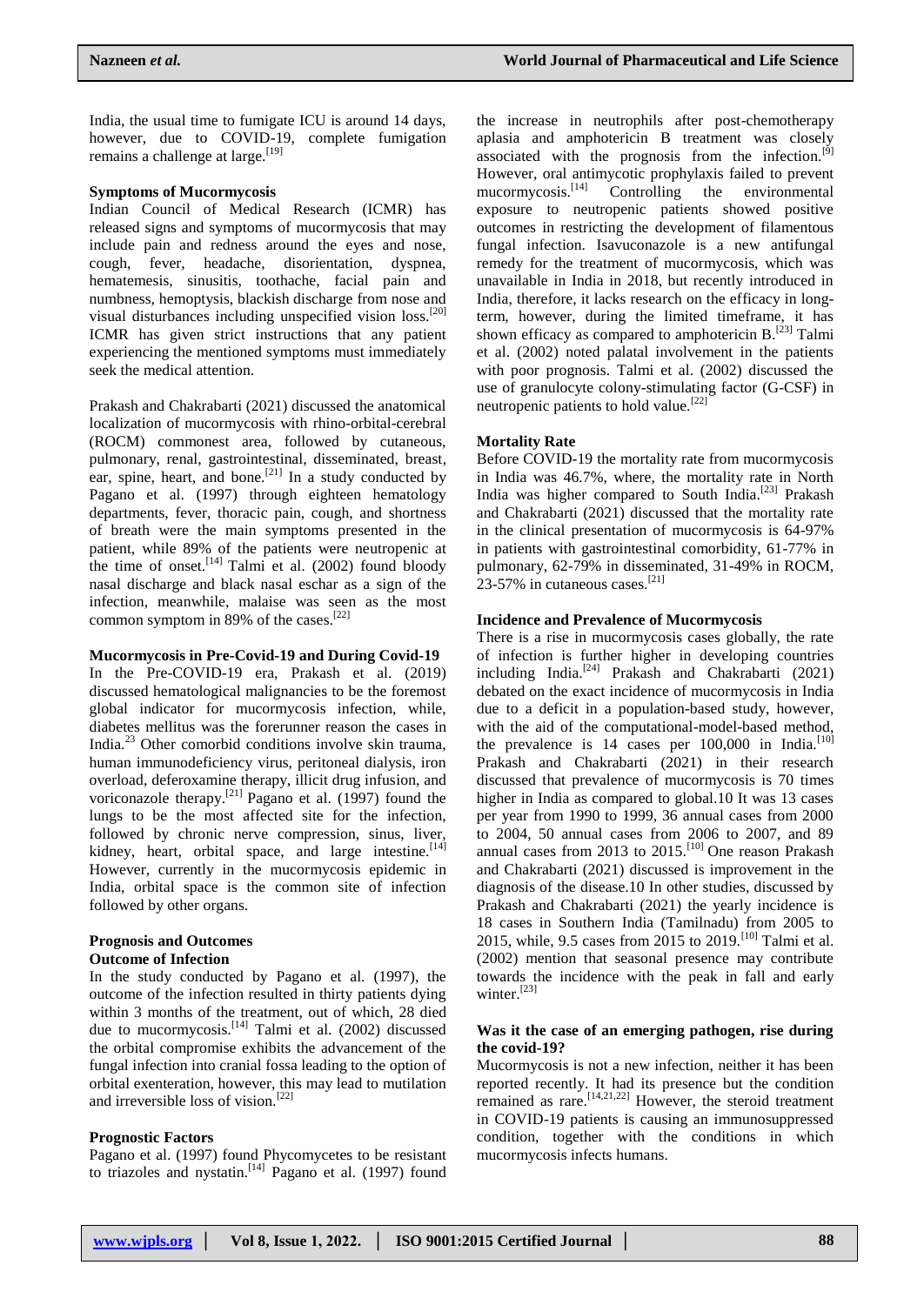

**Fig. Bronchoscopy of the Patient.**

# **CONCLUSION**

The burden of COVID-19 in Bangladesh has affected millions, which has been an emergency throughout the country during the second wave. The mucormycosis infection has been increased vulnerability of COVID-19 recovered patients with corticosteroid therapy and diabetes mellitus. Since the treatment is expensive, the burden of infection is increased on the health care system. The mortality rate of mucormycosis is much higher than of COVID-19 infection alone. Since the world has a greater population of diabetic patients in most regions and steroid therapy being used as a potential drug for COVID-19 infection, the warmer and humid regions where COVID-19 and diabetes are prevailing can be an immediate health hazard, especially in low-income and middle-income countries.

#### **Conflict of interest:** None.

**Acknowledgement:** The Author is grateful all the Doctors and Staffs of Intensive care unit.

# **REFERENCES**

1. WHO. COVID 19- Health Dashboard. http://covid19.who.int>country>bd. Assessed Nov 29, 2021. Copyright@2021 MIS,DGHS Date source:HEUC & Control Room, IEDCR, DHIS2. Technical assistance by: UNICEF. Last update, 29/11/2021.

- 2. Molla MAM. The Daily Star. Tue May 25, 12.04 AM Last update on: Tue May 25, 2021 03:00 AM. http://www.thedailystar.net>todays, 2021.
- 3. Samuel A Lazoff, Kim Bird. In: StatPearls [Internet] Treasure Island(FL): StatPearls Pulishing;2021 Jan. 2021 July 18 Affiliations I. Sovah Health Danville 2. Danville Regional Medical Center. PMID:31751076 Bookshelf ID: NBK 547846. [https://pubmed.ncbi.nlm.n.h.gov.](https://pubmed.ncbi.nlm.n.h.gov/)
- 4. http://en.m.wikipedia.org>wiki
- 5. En.m.wikipedia.org [http://www.sciencedirect.com](http://www.sciencedirect.com/)
- 6. [http://www.gehealthcare.com](http://www.gehealthcare.com/)
- 7. [http://www.criticalcarepractitioner.co.uk](http://www.criticalcarepractitioner.co.uk/)
- 8. http://en.m.wikipedia.org>wiki
- 9. http://www.ncbi.nlm.nih.gov>books
- 10. Singh P. Black fungus: here is a list of states with highest number of mucormycosis cases. Hindustan Times. May 21, 2021. https://www.hindustantimes.com/indianews/blackfungus-states-with-highest-numberofmucormycosis-cases-101621559394002.html(accessed May 28), 2021.
- 11. Indian Council of Medical Research. Evidence based advisory in the time of COVID-19 (screening, diagnosis & management of mucormycosis). May 9, https://www.icmr.gov.in/pdf/covid/techdoc /Mucormycosis\_ADVISORY\_FROM\_ICMR\_In\_C OVID19\_time.pdf (accessed on May 28, 2021), 2021.
- 12. John TM, Jacob CN, Kontoyiannis DP. When uncontrolled diabetes mellitus and severe COVID-